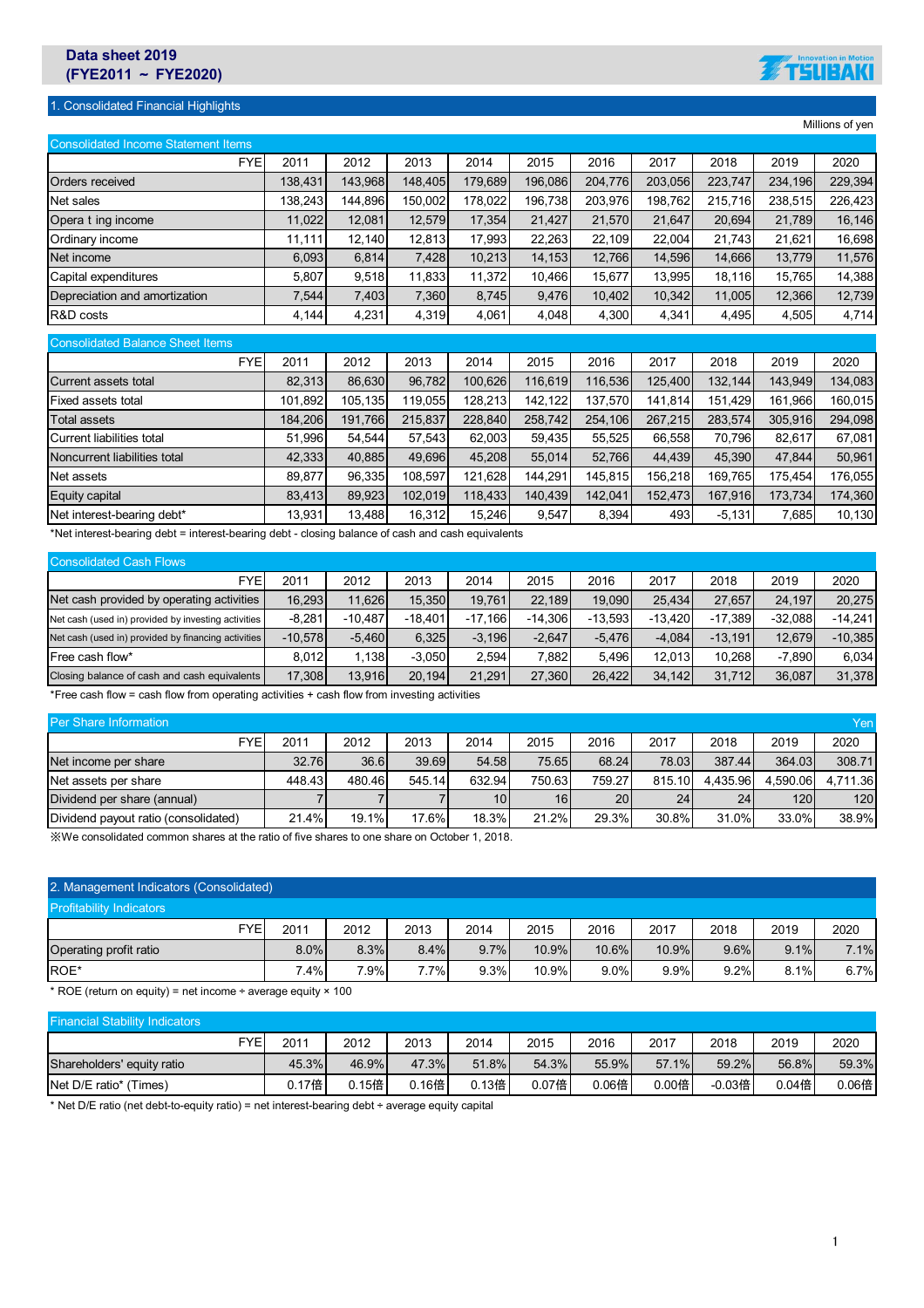| 3. Data by Business Segment             |            |        |        |        |        |        |        |        |        |                          |        |
|-----------------------------------------|------------|--------|--------|--------|--------|--------|--------|--------|--------|--------------------------|--------|
| Chain                                   |            |        |        |        |        |        |        |        |        |                          |        |
|                                         | <b>FYE</b> | 2011   | 2012   | 2013   | 2014   | 2015   | 2016   | 2017   | 2018   | 2019                     | 2020   |
| Net sales $*^1$                         |            | 48,262 | 51,692 | 50,250 | 55,828 | 61,721 | 63,998 | 60,600 | 67,338 | 72,023                   | 67,526 |
| Operating income                        |            | 2,780  | 3,462  | 3,586  | 3,763  | 5,002  | 6,172  | 7,102  | 8,502  | 10,292                   | 8,406  |
| Operating income margin                 |            | 5.8%   | 6.7%   | 7.1%   | 6.7%   | 8.1%   | 9.6%   | 11.7%  | 12.6%  | 14.3%                    | 12.4%  |
| Assets                                  |            | 61,832 | 62,405 | 66,758 | 69,615 | 72,295 | 70,162 | 70,831 | 72,859 | 75,491                   | 74,541 |
| Depreciation and amortization           |            | 2,618  | 2,472  | 2,290  | 2,513  | 2,876  | 2,981  | 2,696  | 2,801  | 2,784                    | 2,984  |
| Power Transmission Units and Components |            |        |        |        |        |        |        |        |        |                          |        |
|                                         | <b>FYE</b> | 2011   | 2012   | 2013   | 2014   | 2015   | 2016   | 2017   | 2018   | 2019                     | 2020   |
| Net sales* <sup>1</sup>                 |            | 20,061 | 21,364 | 19,664 | 21,612 | 22,557 | 21,975 | 21,563 | 24,156 | 25,591                   | 23,813 |
| Operating income                        |            | 2,065  | 2,512  | 1,955  | 2,273  | 2,400  | 2,428  | 2,218  | 3,060  | 3,340                    | 2,189  |
| Operating income margin                 |            | 10.3%  | 11.8%  | 9.9%   | 10.5%  | 10.6%  | 11.0%  | 10.3%  | 12.7%  | 13.1%                    | 9.2%   |
| Assets                                  |            | 27,548 | 28,939 | 26,887 | 30,981 | 31,489 | 31,882 | 30,919 | 29,970 | 31,795                   | 30,560 |
| Depreciation and amortization           |            | 840    | 843    | 801    | 828    | 855    | 886    | 914    | 955    | 1,056                    | 1,036  |
| <b>Automotive Parts</b>                 |            |        |        |        |        |        |        |        |        |                          |        |
|                                         | <b>FYE</b> | 2011   | 2012   | 2013   | 2014   | 2015   | 2016   | 2017   | 2018   | 2019                     | 2020   |
| Net sales <sup>*1</sup>                 |            | 43,303 | 43,509 | 49,397 | 60,674 | 66,978 | 73,473 | 75,147 | 79,545 | 78,992                   | 70,949 |
| Operating income                        |            | 5,382  | 4,846  | 6,494  | 10,119 | 11,916 | 12,258 | 12,385 | 10,258 | 8,734                    | 5,791  |
| Operating income margin                 |            | 12.4%  | 11.1%  | 13.1%  | 16.7%  | 17.8%  | 16.7%  | 16.5%  | 12.9%  | 11.1%                    | 8.2%   |
| Assets                                  |            | 39,135 | 44,657 | 49,936 | 56,702 | 68,083 | 71,124 | 80,181 | 90,927 | 92,260                   | 97,777 |
| Depreciation and amortization           |            | 3,561  | 3,582  | 3,569  | 4,313  | 4,579  | 5,247  | 5,585  | 6,108  | 6,667                    | 6,975  |
| <b>Materials Handling Systems</b>       |            |        |        |        |        |        |        |        |        |                          |        |
|                                         | <b>FYE</b> | 2011   | 2012   | 2013   | 2014   | 2015   | 2016   | 2017   | 2018   | 2019                     | 2020   |
| Net sales*1                             |            | 26,340 | 27,977 | 30,246 | 39,565 | 45,169 | 44,354 | 41,043 | 44,187 | 61,827                   | 64,212 |
| Operating income                        |            | 215    | 878    | 531    | 1,192  | 1,940  | 659    | 706    | 416    | 402                      | 647    |
| Operating income margin                 |            | 0.8%   | 3.1%   | 1.8%   | 3.0%   | 4.3%   | 1.5%   | 1.7%   | 0.9%   | 0.7%                     | 1.0%   |
| Assets                                  |            | 29,741 | 30,680 | 40,288 | 43,389 | 46,520 | 44,063 | 42,954 | 43,201 | 61,161                   | 55,782 |
| Depreciation and amortization           |            | 512    | 492    | 687    | 1,081  | 1,155  | 1,276  | 1,135  | 1,128  | 1,838                    | 1,719  |
| Other $*^2$                             |            |        |        |        |        |        |        |        |        |                          |        |
|                                         | <b>FYE</b> | 2011   | 2012   | 2013   | 2014   | 2015   | 2016   | 2017   | 2018   | 2019                     | 2020   |
| Net sales <sup>*1</sup>                 |            | 2,689  | 2,911  | 2,846  | 2,719  | 2,968  | 3,186  | 3,001  | 3,331  | 3,548                    | 3,542  |
| Operating income                        |            | 173    | 170    | 143    | 63     | 123    | 84     | -1     | $-41$  | -43                      | 20     |
| Operating income margin                 |            | 6.5%   | 5.9%   | 5.0%   | 2.3%   | 4.2%   | 2.6%   |        |        | $\overline{\phantom{a}}$ | 0.6%   |
| Assets                                  |            | 3,543  | 3,733  | 3,450  | 3,429  | 3,634  | 3,051  | 2,980  | 3,242  | 3,238                    | 3,099  |
| Depreciation and amortization           |            | 12     | 13     | 11     | 9      | 9      | 10     | 10     | 11     | 18                       | 23     |
|                                         |            |        |        |        |        |        |        |        |        |                          |        |

\*1 Sales figures include internal sales and transfers between segments.

\*2 "Other" is not included in reported segments. It includes building maintenance, insurance agency business, and other businesses.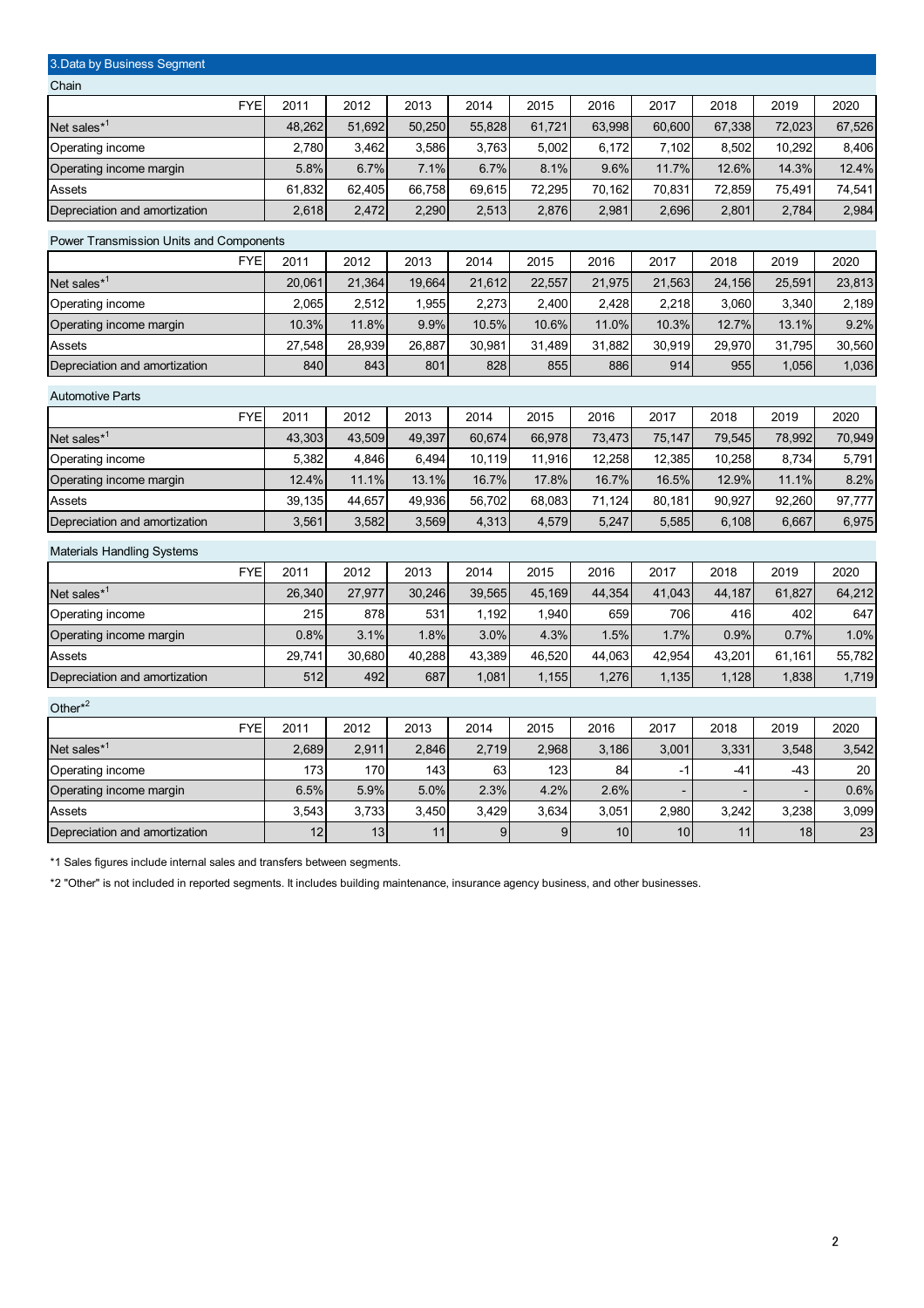| 4. Data by Region                           |            |                                            |         |                              |             |                          |                              |                              |                          |                          |                          |
|---------------------------------------------|------------|--------------------------------------------|---------|------------------------------|-------------|--------------------------|------------------------------|------------------------------|--------------------------|--------------------------|--------------------------|
| Japan                                       |            |                                            |         |                              |             |                          |                              |                              |                          |                          |                          |
|                                             | <b>FYE</b> | 2011                                       | 2012    | 2013                         | 2014        | 2015                     | 2016                         | 2017                         | 2018                     | 2019                     | 2020                     |
| Net sales*                                  |            | 108,607                                    | 112,940 | 110,183                      | 110,585     | 119,349                  | 121,347                      | 117,795                      | 125,380                  | 127,439                  | 120,621                  |
| Operating income                            |            | 8,650                                      | 9,165   | 8,570                        | 9,234       | 12,694                   | 12,621                       | 11,351                       | 12,231                   | 12,702                   | 9,224                    |
| Operating income margin                     |            | 8.0%                                       | 8.1%    | 7.8%                         | 8.4%        | 10.6%                    | 10.4%                        | 9.6%                         | 9.8%                     | 10.0%                    | 7.6%                     |
| <b>North America</b>                        |            |                                            |         |                              |             |                          |                              |                              |                          |                          |                          |
|                                             | <b>FYE</b> | 2011                                       | 2012    | 2013                         | 2014        | 2015                     | 2016                         | 2017                         | 2018                     | 2019                     | 2020                     |
| Net sales*                                  |            | 24,918                                     | 25,444  | 29,967                       | 43,329      | $\overline{\phantom{a}}$ |                              | $\qquad \qquad \blacksquare$ |                          | -                        |                          |
| Operating income                            |            | 1,077                                      | 1,338   | 2,103                        | 3,998       | $\overline{\phantom{a}}$ |                              | $\overline{a}$               |                          | $\overline{a}$           |                          |
| Operating income margin                     |            | 4.3%                                       | 5.3%    | 7.0%                         | 9.2%        |                          |                              | -                            |                          |                          |                          |
|                                             |            |                                            |         |                              |             |                          |                              |                              |                          |                          |                          |
| Other                                       | <b>FYE</b> | 2011                                       | 2012    | 2013                         | 2014        | 2015                     | 2016                         | 2017                         | 2018                     | 2019                     | 2020                     |
| Net sales*                                  |            | 72                                         | 89      | 95                           | 222         | $\overline{\phantom{a}}$ |                              | $\overline{\phantom{a}}$     |                          | $\overline{\phantom{0}}$ |                          |
| Operating income                            |            | $-48$                                      | $-53$   | $-55$                        | $-34$       |                          |                              |                              |                          |                          |                          |
| Operating income margin                     |            |                                            |         |                              |             | $\overline{\phantom{a}}$ | $\qquad \qquad \blacksquare$ | -                            | $\overline{\phantom{0}}$ | -                        | $\overline{\phantom{a}}$ |
|                                             |            |                                            |         |                              |             |                          |                              |                              |                          |                          |                          |
| <b>Americas</b>                             |            |                                            |         |                              |             |                          |                              |                              |                          |                          |                          |
|                                             | FYE        | 2011                                       | 2012    | 2013                         | 2014        | 2015                     | 2016                         | 2017                         | 2018                     | 2019                     | 2020                     |
| Net sales*                                  |            | $\overline{a}$                             |         |                              | 43,551      | 48,749                   | 51,671                       | 50,830                       | 52,862                   | 67,462                   | 63,371                   |
| Operating income                            |            |                                            |         |                              | 3,964       | 4,162                    | 4,496                        | 4,853                        | 3,034                    | 2,664                    | 1,719                    |
| Operating income margin                     |            | $\overline{a}$                             |         |                              | 9.1%        | 8.5%                     | 8.7%                         | 9.5%                         | 5.7%                     | 3.9%                     | 2.7%                     |
| Europe                                      |            |                                            |         |                              |             |                          |                              |                              |                          |                          |                          |
|                                             | FYE        | 2011                                       | 2012    | 2013                         | 2014        | 2015                     | 2016                         | 2017                         | 2018                     | 2019                     | 2020                     |
| Net sales*                                  |            | 10,966                                     | 12,335  | 14,566                       | 22,056      | 26,545                   | 24,219                       | 23,181                       | 25,620                   | 27,779                   | 25,321                   |
| Operating income                            |            | $-323$                                     | 242     | 429                          | 471         | 890                      | 531                          | 687                          | 176                      | 187                      | $-77$                    |
| Operating income margin                     |            | $\overline{\phantom{a}}$                   | 2.0%    | 2.9%                         | 2.1%        | 3.4%                     | 2.2%                         | 3.0%                         | 0.7%                     | 0.7%                     |                          |
| Asia & Oceania                              |            |                                            |         |                              |             |                          |                              |                              |                          |                          |                          |
|                                             | <b>FYE</b> | 2011                                       | 2012    | 2013                         | 2014        | 2015                     | 2016                         | 2017                         | 2018                     | 2019                     | 2020                     |
| Net sales*                                  |            | 12,972                                     | 13,910  | 17,027                       | 25,740      | $\overline{\phantom{a}}$ | $\overline{\phantom{0}}$     | $\overline{a}$               | $\overline{a}$           | $\overline{\phantom{0}}$ |                          |
| Operating income                            |            | 1,685                                      | 1,419   | 1,417                        | 2,710       | $\overline{\phantom{a}}$ |                              |                              |                          |                          |                          |
| Operating income margin                     |            | 13.0%                                      | 10.2%   | 8.3%                         | 10.5%       | $\overline{\phantom{a}}$ |                              | $\qquad \qquad \blacksquare$ |                          |                          |                          |
| Indian Ocean Rim                            |            |                                            |         |                              |             |                          |                              |                              |                          |                          |                          |
|                                             | <b>FYE</b> | 2011                                       | 2012    | 2013                         | 2014        | 2015                     | 2016                         | 2017                         | 2018                     | 2019                     | 2020                     |
| Net sales*                                  |            | $\overline{\phantom{a}}$                   |         |                              | 9,741       | 10,718                   | 12,626                       | 12,763                       | 14,850                   | 17,488                   | 16,639                   |
| Operating income                            |            | $\overline{\phantom{a}}$                   |         | $\overline{\phantom{a}}$     | 1,384       | 1,385                    | 1,680                        | 1,744                        | 2,138                    | 2,837                    | 1,961                    |
| Operating income margin                     |            | $\overline{\phantom{a}}$                   |         | $\overline{\phantom{a}}$     | 14.2%       | 12.9%                    | 13.3%                        | 13.7%                        | 14.4%                    | 16.2%                    | 11.8%                    |
|                                             |            |                                            |         |                              |             |                          |                              |                              |                          |                          |                          |
| China                                       |            |                                            |         |                              |             |                          |                              |                              |                          |                          |                          |
|                                             | <b>FYE</b> | 2011                                       | 2012    | 2013                         | 2014        | 2015                     | 2016                         | 2017                         | 2018                     | 2019                     | 2020                     |
| Net sales*                                  |            | $\overline{\phantom{a}}$                   |         | $\overline{\phantom{a}}$     | 11,044      | 14,062                   | 16,494                       | 18,186                       | 22,251                   | 22,946                   | 20,523                   |
| Operating income<br>Operating income margin |            | $\overline{a}$<br>$\overline{\phantom{a}}$ |         | $\overline{\phantom{a}}$     | 954<br>8.6% | 1,008<br>7.2%            | 273<br>1.7%                  | 925<br>5.1%                  | 864<br>3.9%              | 1,175<br>5.1%            | 1,069<br>5.2%            |
|                                             |            |                                            |         |                              |             |                          |                              |                              |                          |                          |                          |
| South Korea and Taiwan                      |            |                                            |         |                              |             |                          |                              |                              |                          |                          |                          |
|                                             | <b>FYE</b> | 2011                                       | 2012    | 2013                         | 2014        | 2015                     | 2016                         | 2017                         | 2018                     | 2019                     | 2020                     |
| Net sales*                                  |            | $\overline{a}$                             |         | $\qquad \qquad \blacksquare$ | 5,011       | 7,115                    | 8,578                        | 8,378                        | 9,684                    | 9,440                    | 9,661                    |
| Operating income                            |            | $\overline{a}$                             |         |                              | 372         | 258                      | 405                          | 273                          | 471                      | 314                      | 400                      |
| Operating income margin                     |            |                                            |         |                              | 7.4%        | 3.6%                     | 4.7%                         | 3.3%                         | 4.9%                     | 3.3%                     | 4.1%                     |

\*Sales figgures include internal sales and transfers between segments.